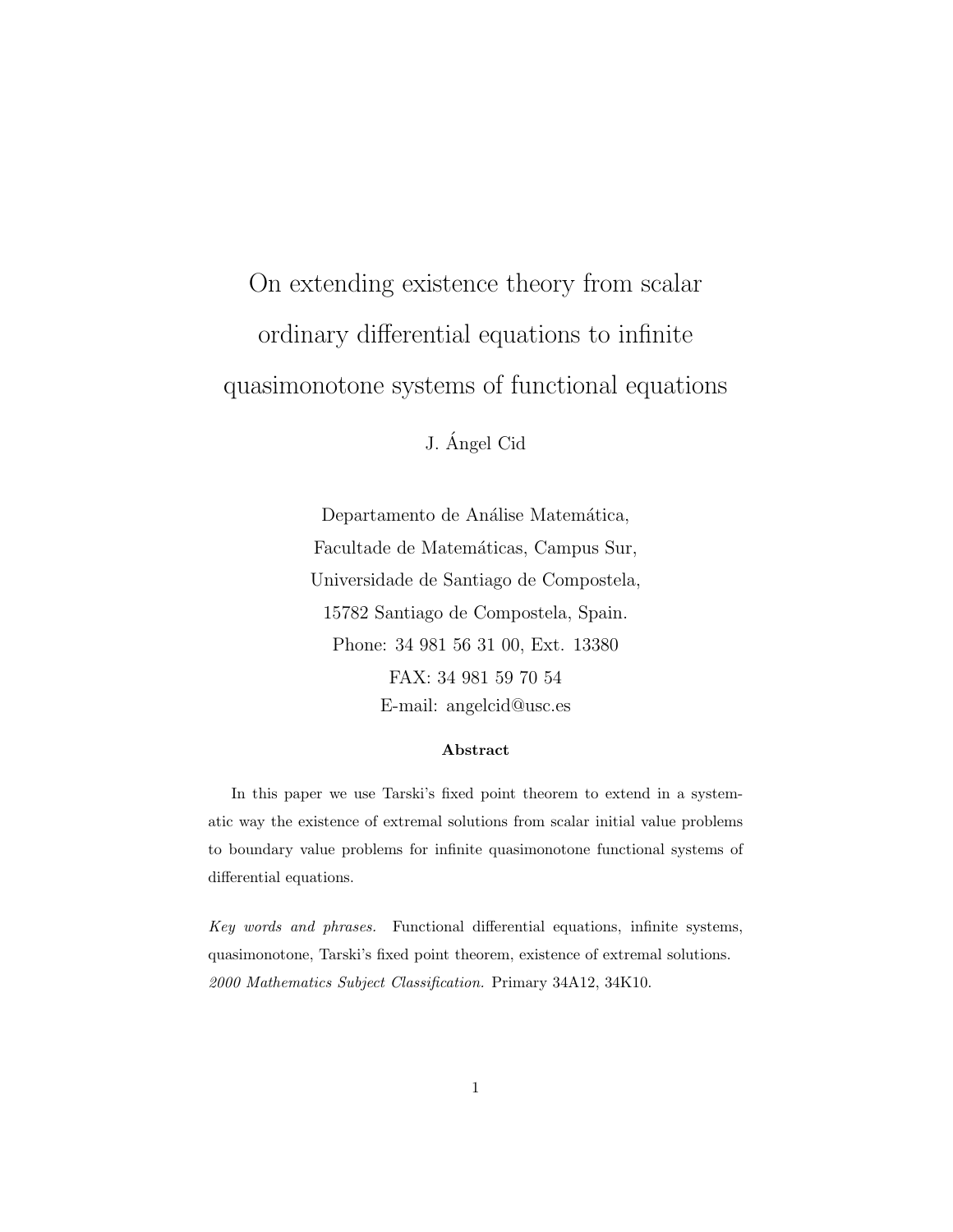## 1 Introduction

Assuming that we have a result on, roughly speaking, the existence of extremal solutions and comparison principles for scalar initial value problems of the type  $\overline{a}$ 

$$
\begin{cases} z'(t) = g(t, z(t)) & \text{for a.a. } t \in [0, T], \\ z(0) = z_0, \end{cases}
$$

we can prove, by using Tarski's fixed point theorem, the existence of extremal solutions for infinite functional boundary value problems such as

$$
\begin{cases}\nx'(t) = f(t, x(t), x) \text{ for a.a. } t \in [0, T], \\
x(\theta) = Bx(\theta) \text{ for all } \theta \in [-r, 0],\n\end{cases}
$$

under a list of assumptions that we will detail in next section.

Our motivation is to improve in a unified way the main results in the recent papers [3], [6, 20] and [25].

We prove our main result in section 2. In section 3 we discuss our hypotheses and its relation with the literature. Finally in section 4 we present a particular case covered by our main result.

## 2 Preliminaries and main result

We say that a partially ordered set (*poset*) X is a *lattice* if  $\sup\{x_1, x_2\}$  and inf{x<sub>1</sub>, x<sub>2</sub>} exist for all  $x_1, x_2 \in X$ . A lattice X is *complete* when each non empty subset  $Y \subset X$  has the supremum and the infimum in X. In particular, every complete lattice has the maximum and the minimum.

In a poset X we define for each  $a, b \in X$ , with  $a \leq b$ , the interval

$$
[a, b]_X := \{ x \in X \ : \ a \le x \le b \}.
$$

The following is the well-known Tarski's fixed point theorem, [29], which is a fundamental tool in our work.

THEOREM 2.1 Every nondecreasing mapping  $G: X \to X$  on a complete lattice X has the minimal,  $x_*$ , and a maximal fixed point,  $x^*$ . Moreover,

$$
x_* = \min\{x \in X : Gx \le x\}, \quad x^* = \max\{x \in X : x \le Gx\}.
$$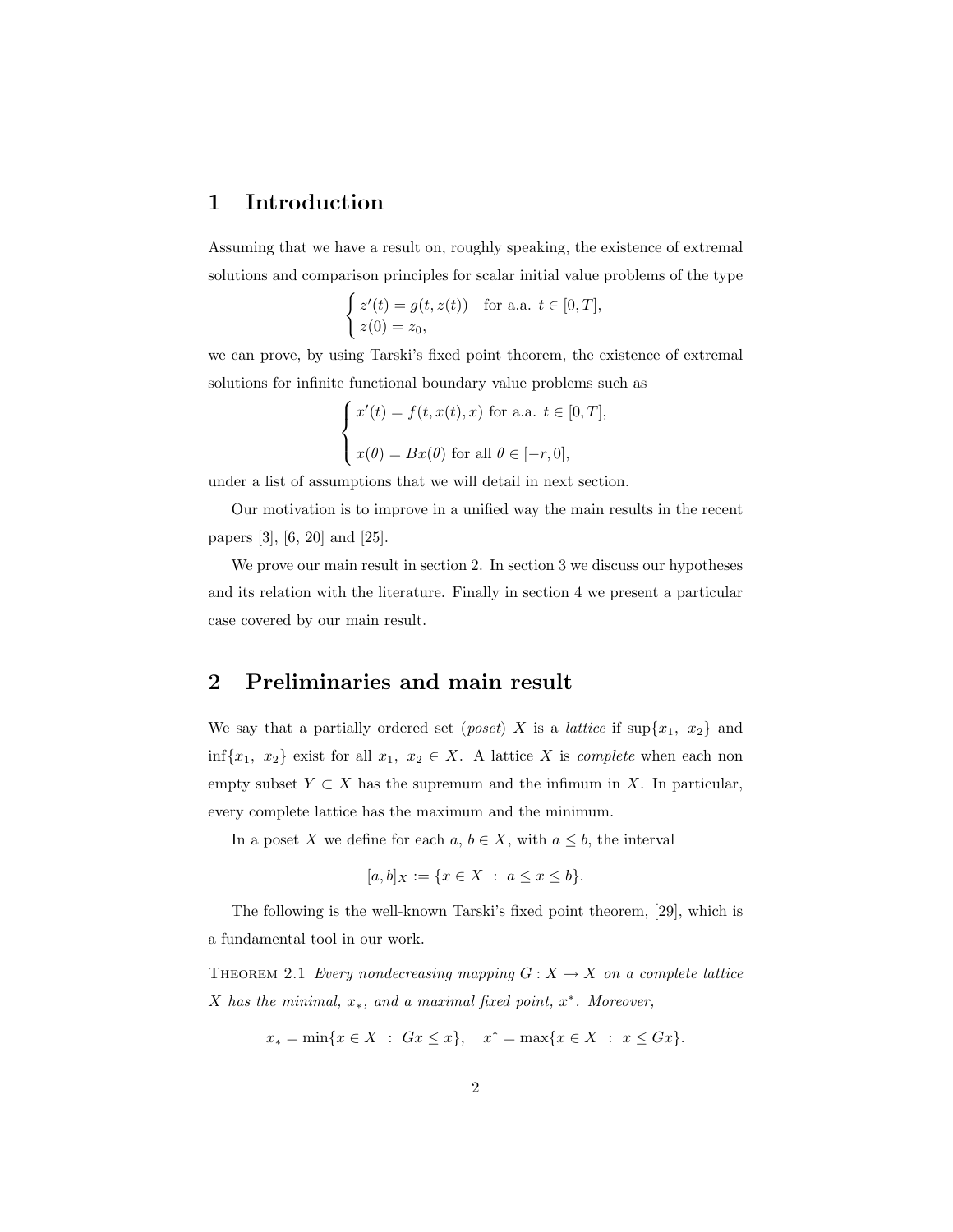Let  $T > 0$  and  $r > 0$  be fixed. We denote by  $AC([0, T])$  the set of all functions  $x : [0, T] \to \mathbb{R}$  which are absolutely continuous and by  $\mathcal{B}([-r, 0])$  the set of all functions  $x : [-r, 0] \to \mathbb{R}$  which are bounded. Let M be an arbitrary index set and for each  $\nu \in M$ , let  $h_{\nu} : [0, T] \to \mathbb{R}$  be a Lebesgue-integrable function and define

$$
C_{h_{\nu}}([0,T]) = \left\{ x : [0,T] \to \mathbb{R} : |x(s) - x(t)| \le \left| \int_s^t h_{\nu}(r) dr \right| \quad \forall s, t \in [0,T] \right\},\
$$
  

$$
\mathcal{S}_{\nu} = \left\{ \xi : [-r,T] \to \mathbb{R} : \xi_{|_{[-r,0]}} \in \mathcal{B}([-r,0]) \text{ and } \xi_{|_{[0,T]}} \in C_{h_{\nu}}([0,T]) \right\}.
$$

We denote  $S = \prod_{\nu \in M} S_{\nu}$ . Notice that for every  $\nu \in M$  we have that  $C_{h_{\nu}}([0,T]) \subset AC([0,T])$ . In  $C_{h_{\nu}}([0,T])$  and in  $S_{\nu}$  we consider the pointwise partial ordering

$$
x_1, x_2 \in C_{h_{\nu}}([0, T]), \quad x_1 \le x_2 \Longleftrightarrow x_1(t) \le x_2(t) \text{ for all } t \in [0, T],
$$
  

$$
\xi_1, \xi_2 \in \mathcal{S}_{\nu}, \quad \xi_1 \le \xi_2 \Longleftrightarrow \xi_1(t) \le \xi_2(t) \text{ for all } t \in [-r, T],
$$

and in  $S$  the induced componentwise ordering,

$$
\xi, \eta \in \mathcal{S}, \quad \xi \le \eta \Longleftrightarrow \xi_{\nu} \le \eta_{\nu} \quad \text{for all } \nu \in M.
$$

In this paper we are going to study the infinite first order functional boundary value problem

$$
\begin{cases}\nx'(t) = f(t, x(t), x) \text{ for a.a. } t \in [0, T], \\
x(\theta) = Bx(\theta) \text{ for all } \theta \in [-r, 0],\n\end{cases}
$$
\n(2.1)

where  $f := (f_{\nu})_{\nu \in M} : [0, T] \times \mathbb{R}^M \times S \to \mathbb{R}^M$  and  $B : S \to (B([-r, 0]))^M$ .

DEFINITION 2.1 We say that  $x := (x_{\nu})_{\nu \in M} \in S$  is a lower solution of problem (2.1) if for each  $\nu \in M$  we have

$$
\begin{cases}\nx'_{\nu}(t) \le f_{\nu}(t, x(t), x) \text{ for a.a. } t \in [0, T], \\
x_{\nu}(\theta) \le (Bx)_{\nu}(\theta) \text{ for all } \theta \in [-r, 0].\n\end{cases}
$$

Analogously we say that  $x := (x_{\nu})_{\nu \in M} \in S$  is an upper solution of (2.1) if the above inequalities are reversed. We say that  $x := (x_{\nu})_{\nu \in M} \in S$  is a solution of  $(2.1)$  if it is both a lower and an upper solution.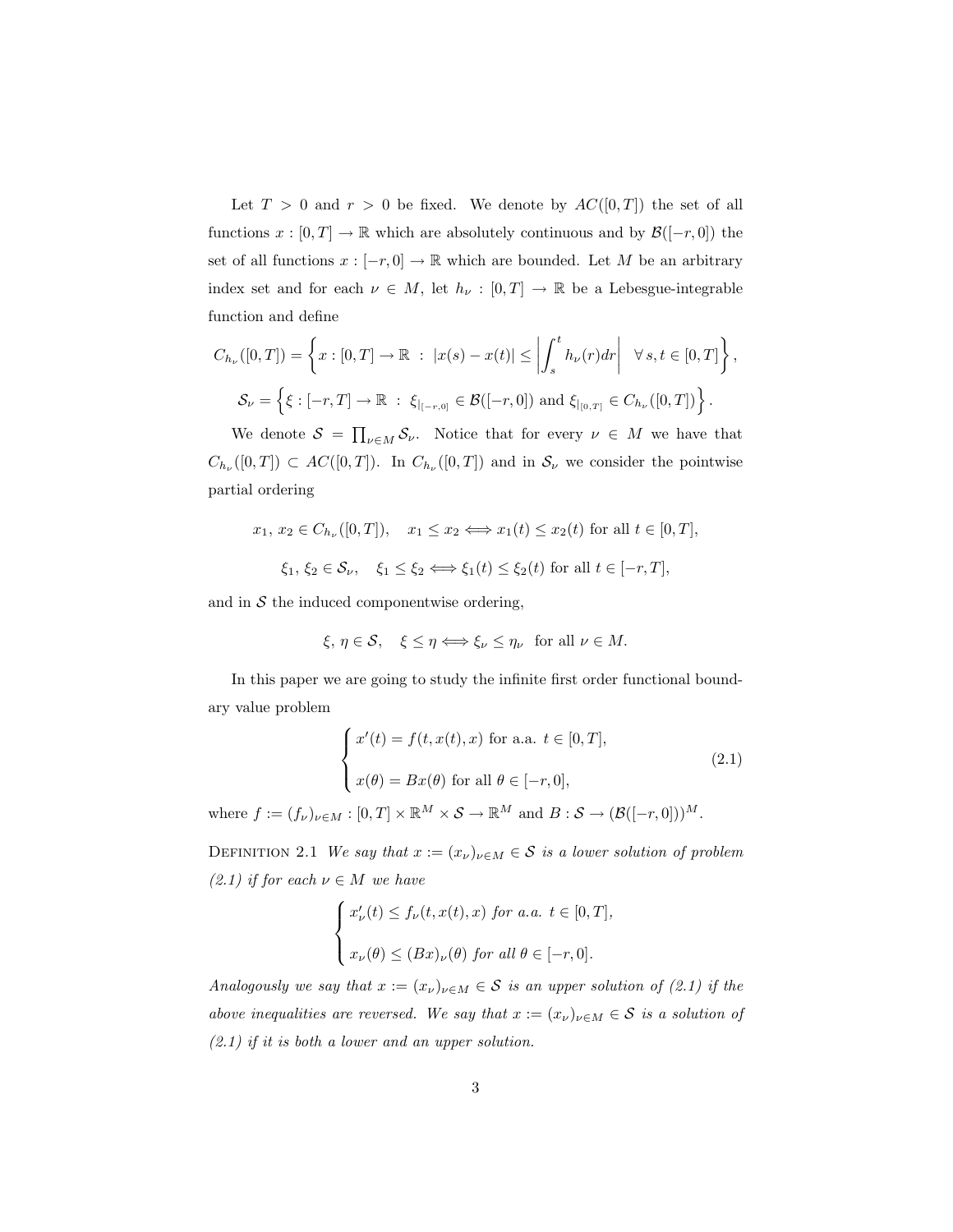A solution  $x^* \in A \subset S$  is a maximal solution in the set A if  $x^* \geq x$  for any other solution  $x \in A$  of (2.1). The minimal solution in A is defined analogously by reversing the inequalities; when both the minimal and a maximal solutions in A exist, we call them the extremal solutions in A.

For each  $\nu \in M$  we denote by  $e^{\nu} := (\delta^{\nu}_{\mu})_{\mu \in M}$  the element of  $\mathbb{R}^M$  with components  $\delta_{\mu}^{\nu} = 1$ , if  $\mu = \nu$ , and  $\delta_{\mu}^{\nu} = 0$ , if  $\mu \neq \nu$ .

Next we present our main result.

THEOREM 2.2 Let  $f := (f_{\nu})_{\nu \in M} : [0, T] \times \mathbb{R}^M \times S \rightarrow \mathbb{R}^M$  and  $B : S \rightarrow$  $(\mathcal{B}([-r, 0]))^M$ . Assume that there exist  $\alpha, \beta \in \mathcal{S}$  with  $\alpha \leq \beta$  such that the following hypotheses hold:

(i) For each  $\nu \in M$  and each  $\xi := (\xi_{\nu})_{\nu \in M} \in [\alpha, \beta]_{S}$  the scalar initial value problem  $\overline{a}$ 

$$
\begin{cases} z'(t) = g_{\nu}^{\xi}(t, z(t)) & \text{for a.a. } t \in [0, T], \\ z(0) = (B\xi)_{\nu}(0), \end{cases}
$$
 (2.2)

where  $g_{\nu}^{\xi}:[0,T]\times\mathbb{R}\to\mathbb{R}$  is defined by

$$
g_{\nu}^{\xi}(t,z) := f_{\nu}(t,\xi(t) + (z - \xi_{\nu}(t))e^{\nu},\xi) \quad \text{for all } (t,z) \in [0,T] \times \mathbb{R}, \tag{2.3}
$$

has a maximal solution in  $A := [\tilde{\alpha}_{\nu}, \tilde{\beta}_{\nu}]_{C_{h_{\nu}}([0,T])}$ ,  $z^*$ , and the minimal solution in  $A$ ,  $z$ <sup>\*</sup>, which moreover satisfy

$$
z^* = \max\{z \in A \,:\, z'(t) \le g_{\nu}^{\xi}(t, z(t)) \,a.e. \, [0, T], \, z(0) \le (B\xi)_{\nu}(0)\}, \, (2.4)
$$

$$
z_* = \min\{z \in A \,:\, z'(t) \ge g_\nu^\xi(t, z(t)) \ a.e. \ [0, T], \ z(0) \ge (B\xi)_\nu(0) \}, \ (2.5)
$$

where  $\tilde{\alpha_{\nu}} = \alpha_{\nu_{|_{[0,T]}}}$  and  $\tilde{\beta_{\nu}} = \beta_{\nu_{|_{[0,T]}}}$ .

- (ii) For each  $\nu \in M$ , each  $\xi \in [\alpha, \beta]_{\mathcal{S}}$  and a.a.  $t \in [0, T]$  we have that if  $x, y \in \mathbb{R}^M$  with  $x \leq y$  and  $x_{\nu} = y_{\nu}$  then  $f_{\nu}(t, x, \xi) \leq f_{\nu}(t, y, \xi)$ .
- (iii) For each  $\nu \in M$ , a.a.  $t \in [0, T]$  and all  $x \in \mathbb{R}^M$  the function  $f_{\nu}(t, x, \cdot)$  is nondecreasing in  $[\alpha, \beta]_{\mathcal{S}}$ .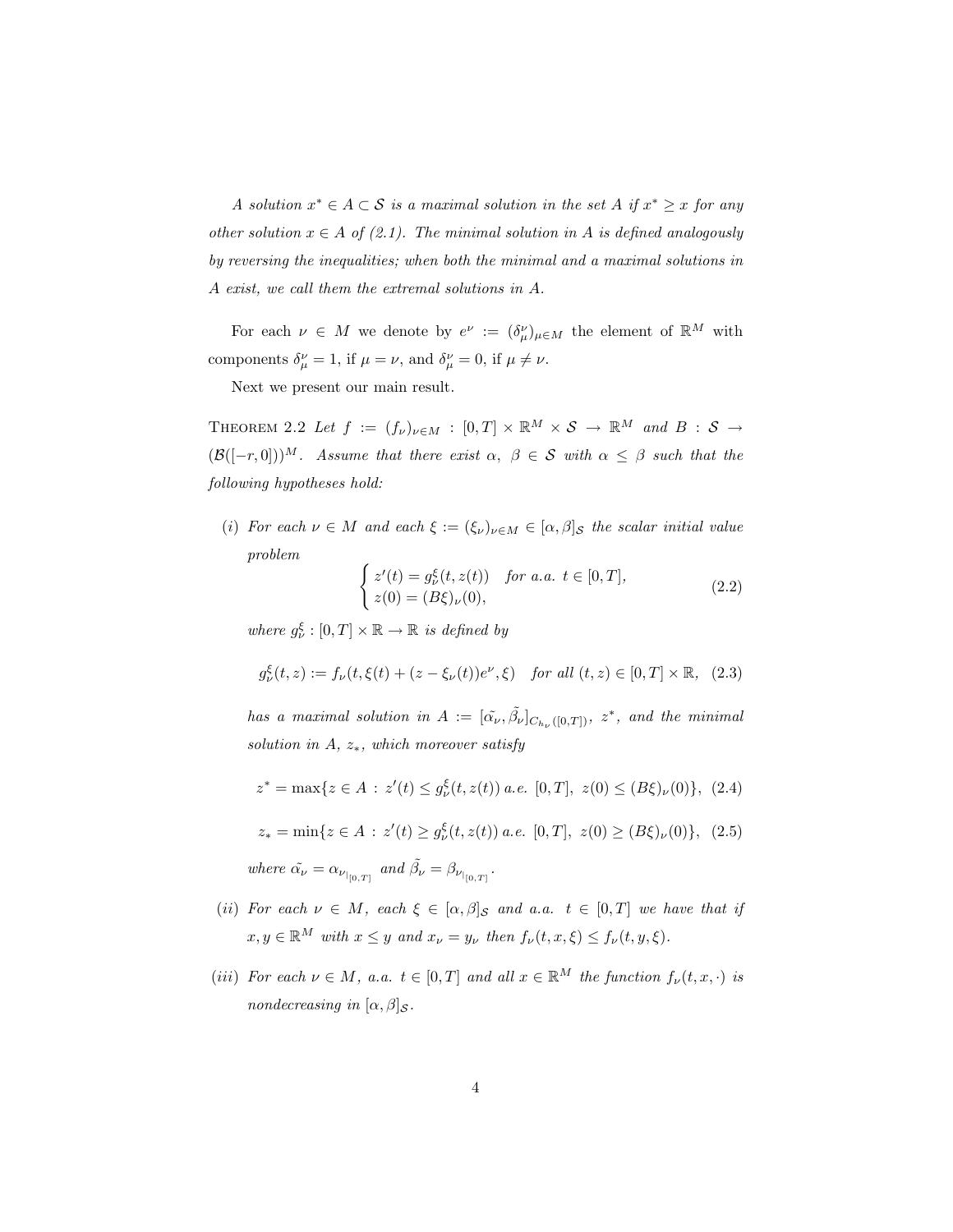(iv)  $B : [\alpha, \beta]_{\mathcal{S}} \to (\mathcal{B}([-r, 0]))^M$  is nondecreasing and moreover

$$
B\alpha(\theta) \ge \alpha(\theta) \quad \text{and} \quad B\beta(\theta) \le \beta(\theta) \quad \text{for all } \theta \in [-r, 0].
$$

Then problem (2.1) has a maximal solution,  $x^*$ , and the minimal one,  $x_*$ , in  $[\alpha, \beta]_{\mathcal{S}}$ . Moreover, we have

$$
x^* = \max\{x \in [\alpha, \beta]_{\mathcal{S}} : x \text{ is a lower solution of } (2.1)\},\tag{2.6}
$$

$$
x_* = \min\{x \in [\alpha, \beta]_{\mathcal{S}} : x \text{ is an upper solution of (2.1)}\}. \tag{2.7}
$$

Proof. We shall prove the existence of the maximal solution since the existence of the minimal solution follows from the dual arguments.

Let us consider for each  $\nu \in M$  the mapping  $G_{\nu} : [\alpha, \beta]_{\mathcal{S}} \to [\alpha_{\nu}, \beta_{\nu}]_{\mathcal{S}_{\nu}}$ defined for each  $\xi \in [\alpha, \beta]_{\mathcal{S}}$  as follows: Definition of  $G_{\nu}\xi$  on [-r,0]. We define

$$
G_{\nu}\xi(\theta) = (B\xi)_{\nu}(\theta)
$$
 for all  $\theta \in [-r, 0]$ .

Notice that  $\alpha \leq \beta$  and condition  $(iv)$  imply  $\alpha \leq B\alpha \leq B\xi \leq B\beta \leq \beta$  on  $[-r, 0]$ and then  $\alpha_{\nu} \leq G_{\nu} \xi \leq \beta_{\nu}$  on  $[-r, 0].$ 

Definition of  $G_{\nu}\xi$  on [0,T]. By condition (i) we can define

 $(G_{\nu}\xi)_{|_{[0,T]}} := \text{ the maximal solution in } [\tilde{\alpha}_{\nu}, \tilde{\beta}_{\nu}]_{C_{h_{\nu}}([0,T])} \text{ of the scalar IVP (2.2)},$ 

and  $(G_\nu \xi)_{|_{[0,T]}}$  satisfies (2.4).

Therefore by its definition,  $G_{\nu}\xi \in [\alpha_{\nu}, \beta_{\nu}]_{S_{\nu}}$ . Now we consider the mapping  $G := (G_{\nu})_{\nu \in M} : [\alpha, \beta]_{\mathcal{S}} \to [\alpha, \beta]_{\mathcal{S}}$  defined for each  $\xi \in [\alpha, \beta]_{\mathcal{S}}$  as  $G\xi :=$  $(G_{\nu}\xi)_{\nu\in M}$ .

Claim 1.  $G : [\alpha, \beta]_{\mathcal{S}} \to [\alpha, \beta]_{\mathcal{S}}$  is nondecreasing.

Let  $\xi, \eta \in [\alpha, \beta]$ <sub>S</sub> be such that  $\xi \leq \eta$  and fix  $\nu \in M$ . By (iv) we have that

$$
G_{\nu}\xi = (B\xi)_{\nu} \le (B\eta)_{\nu} = G_{\nu}\eta \quad \text{on } [-r, 0].
$$

On the other hand  $(G_{\nu}\xi)_{|_{[0,T]}} \in [\tilde{\alpha}_{\nu}, \tilde{\beta}_{\nu}]_{C_{h_{\nu}}([0,T])}$  and by conditions  $(ii)$ ,  $(iii)$ and (iv) we deduce

$$
(G_{\nu}\xi)'(t) = g_{\nu}^{\xi}(t, G_{\nu}\xi(t)) \le g_{\nu}^{\eta}(t, G_{\nu}\xi(t))
$$
 for a.a.  $t \in [0, T]$ ,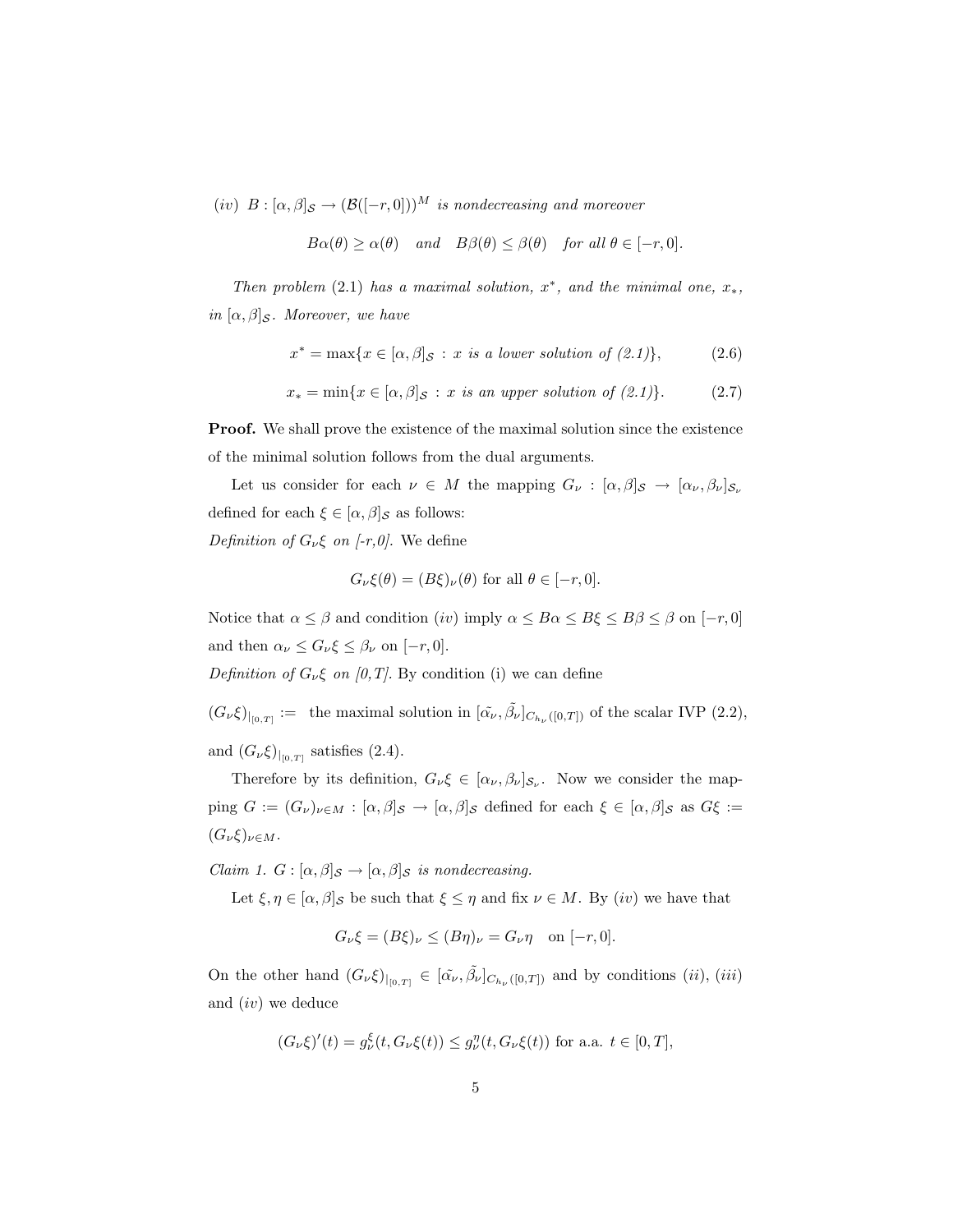$$
G_{\nu}\xi(0) = (B\xi)_{\nu}(0) \le (B\eta)_{\nu}(0).
$$

which by (2.4) implies that  $G_{\nu}\xi \leq G_{\nu}\eta$  on [0, T]. Since  $\nu \in M$  is arbitrary we conclude that  $G\xi \leq G\eta$ .

#### Claim 2.  $[\alpha, \beta]_{\mathcal{S}}$  is a complete lattice.

Since  $[\alpha, \beta]_{\mathcal{S}} = \prod_{\nu \in M} [\alpha_{\nu}, \beta_{\nu}]_{\mathcal{S}_{\nu}}$  it suffices to prove that for each  $\nu \in M$  the set  $[\alpha_{\nu}, \beta_{\nu}]_{S_{\nu}}$  is a complete lattice. Let  $\emptyset \neq Y \subset [\alpha_{\nu}, \beta_{\nu}]_{S_{\nu}}$ . We shall prove only the existence of sup  $Y$ , because the existence of inf  $Y$  is proved by similar arguments. We define

$$
\xi^*(t) := \sup{\{\xi(t) : \xi \in Y\}}
$$
 for all  $t \in [-r, T]$ .

Since  $\alpha_{\nu}(t) \leq \xi(t) \leq \beta_{\nu}(t)$  for all  $t \in [-r, T]$  it is clear that  $\xi^{*}(t)$  is well defined for all  $t \in [-r, T]$  and  $\alpha_{\nu} \leq \xi^* \leq \beta_{\nu}$  on  $[-r, T]$ . So  $\xi^*$  is bounded on  $[-r, 0]$ . Finally we shall prove that  $\xi_{\vert_{[0,T]}}^* \in C_{h_{\nu}}([0,T])$ . Fix  $s, t \in [0,T]$  and  $\xi \in Y$ . Then  $\overline{a}$  $\overline{a}$ 

$$
\xi(s) \le |\xi(s) - \xi(t)| + \xi(t) \le \left| \int_s^t h_\nu(r) dr \right| + \xi^*(t).
$$

Now taking the supremum on the left-hand side we obtain  $\xi^*(s) \leq \left| \int_s^t$  $\overline{a}$  $\int_s^t h_\nu(r) dr$  +  $\overline{a}$  $\xi^*(t)$ . Interchanging s and t we obtain  $\xi^*(t) \leq$  $\int_0^s$  $\int_t^s h_\nu(r) dr$  $+ \xi^*(s)$ , and combining these results we have

$$
|\xi^*(s) - \xi^*(t)| \le \left| \int_s^t h_\nu(r) dr \right|.
$$

Therefore  $\xi^* \in [\alpha_{\nu}, \beta_{\nu}]_{\mathcal{S}_{\nu}}$  and obviously  $\xi^* = \sup Y$ .

Claims 1 and 2 imply that  $G : [\alpha, \beta]_{\mathcal{S}} \to [\alpha, \beta]_{\mathcal{S}}$  satisfies the conditions of Tarski's fixed point theorem and then  $G$  has the maximal fixed point  $x^*$ , which satisfies

$$
x^* = \max\{x \in [\alpha, \beta]_{\mathcal{S}} : x \le Gx\}.
$$
\n
$$
(2.8)
$$

Claim 3.  $x^*$  is the maximal solution of problem (2.1) in  $[\alpha, \beta]_{\mathcal{S}}$  and moreover satisfies (2.6).

Indeed, by the definition of G it follows that  $x^*$  is a solution of  $(2.1)$ . Suppose now that  $x := (x_{\nu})_{\nu \in M} \in [\alpha, \beta]_{\mathcal{S}}$  is a lower solution for  $(2.1)$ , i.e., for each  $\nu \in M$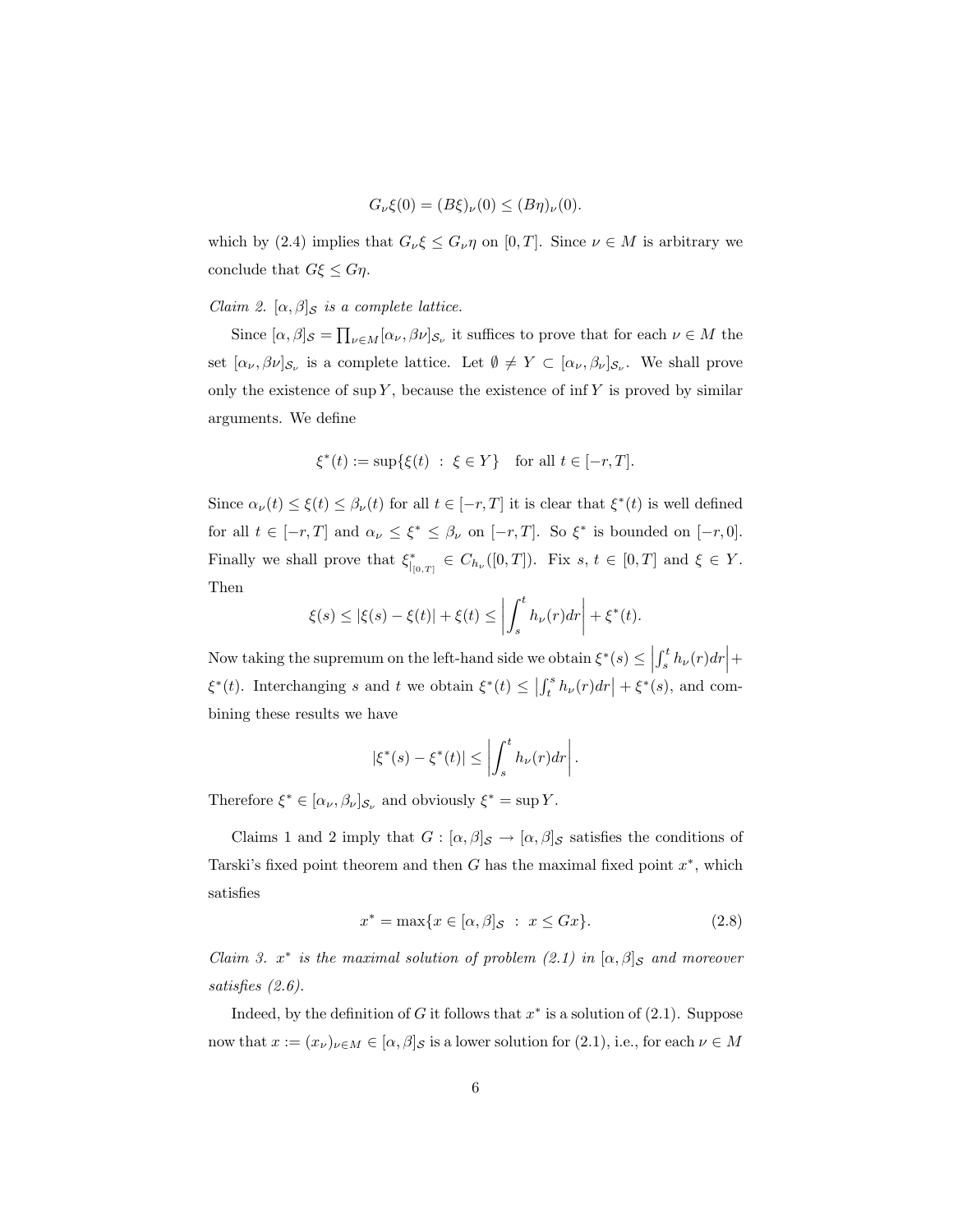we have that

$$
x_{\nu}'(t)\leq f_{\nu}(t,x(t),x) \text{ a.e. in } [0,T], \ x_{\nu}(\theta)\leq (Bx)_{\nu}(\theta) \text{ for all } \theta\in[-r,0]. \tag{2.9}
$$

Then by the definition of G, (2.4) and (2.9) we have that  $x \leq Gx$  and thus by (2.8) we deduce that  $x \leq x^*$ . Moreover, since  $x^*$  is solution of (2.1), and in particular  $x^*$  is a lower solution of (2.1), we obtain (2.6).

## 3 Remarks on the hypotheses

1. Condition (i) in theorem 2.2 looks difficult to verify, however there are in the literature a lot of sufficient conditions which imply the existence of extremal solutions satisfying the comparison properties (2.4) and (2.5) for scalar initial value problems of the type

$$
\begin{cases}\n z'(t) = g(t, z(t)) & \text{for a.a. } t \in [0, T], \\
 z(0) = z_0,\n\end{cases}
$$
\n(3.10)

where  $g : [0, T] \times \mathbb{R} \to \mathbb{R}$  and  $z_0 \in \mathbb{R}$ .

Let us start by mentioning Carathéodory,  $[4]$ , who proved that whenever  $g:[0,T]\times\mathbb{R}\to\mathbb{R}$  satisfies

- (C1) for all  $z \in \mathbb{R}$ ,  $g(\cdot, z)$  is measurable on  $[0, T]$ ,
- (C2) for a.a.  $t \in [0, T], g(t, \cdot)$  is continuous on  $\mathbb{R}$ ,
- (C3) there exists  $h \in L^1(0,T)$  such that for a.a.  $t \in [0,T]$  and all  $z \in \mathbb{R}$

$$
|g(t,z)| \leq h(t),
$$

then problem (3.10) has at least one absolutely continuous solution (even in the finite dimensional case). By using Peano's and Perron's approach, [23, 24], Goodman improved in [10] the Carathéodory result in the scalar case, proving that the function  $z^*$  defined for all  $t \in [0, T]$  as

$$
z^*(t) = \sup\{z(t) : z \in AC([0,T]), z'(s) \le g(s, z(s)) \text{ a.e., } z(0) \le z_0\},\
$$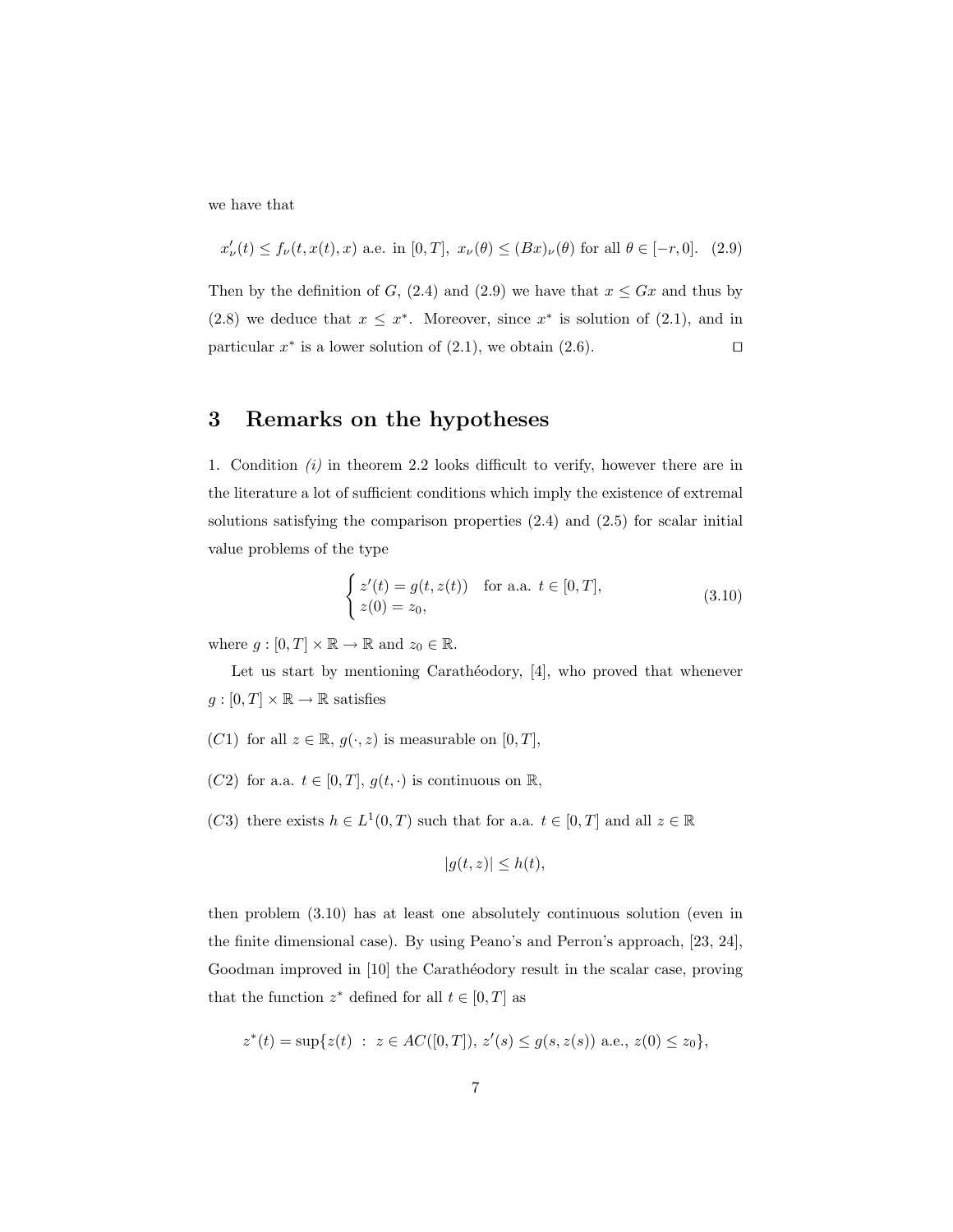is a solution of (3.10). Clearly, this result includes the comparison theorem for differential inequalities and characterizes  $z^*$  as the maximal solution. An analogous theorem holds of course for the minimal solution  $z_*$ . Moreover  $z_*$ and  $z^*$  are the extremal solutions in the functional interval  $[\tilde{\alpha}, \tilde{\beta}]_{C_h([0,T])}$  where

$$
\tilde{\alpha}(t):=z_0-\int_0^t h(s)ds \quad \text{and} \quad \tilde{\beta}(t):=z_0+\int_0^t h(s)ds \quad \text{for all } t\in [0,T],
$$

and  $h$  is the function given in condition  $(C3)$ .

Goodman's result has been extensively generalized in recent years [2, 8, 13, 18, 27]. One essential step is due to Hassan and Rzymowski, [13], who proved the existence of the extremal solutions satisfying the corresponding comparison principles under the assumptions  $(C1)$ ,  $(C3)$ , and

(*HR*) for a.a.  $t \in [0, T]$  and all  $z \in \mathbb{R}$ , we have

$$
\limsup_{y\to z^-}g(t,y)\leq g(t,z)\leq \liminf_{y\to z^+}g(t,z).
$$

Using a revision of Hassan and Rzymowski's arguments Pouso showed in [18] that  $(HR)$  may fail along a finite number of curves in the  $(t, x)$ -plane and in a recent paper Cid and Pouso,  $[8,$  theorem 3.1, proved that  $(HR)$  may fail even along countable many curves, but regrettably in this last reference the condition

 $(CP)$  for all  $z \in AC([0,T])$ , the composition  $f(\cdot, z(\cdot))$  is measurable,

which is stronger than  $(C1)$ , is needed. Condition  $(CP)$  is a type of "superposition-measurability" and it arises in a natural way in the study of discontinuous differential equations (see  $[1, 2, 3]$ ). It is well-known that conditions  $(C1)$  and  $(C2)$  imply  $(CP)$ . However conditions  $(C1)$  and  $(HR)$  do not imply  $(CP)$ , as it is shown with a counterexample in [1].

For positive  $g$ 's Carl and Heikkilä improved Hassan and Rzymowski's result in the monograph [5] and Cid and Pouso gave in [7] an alternative result which, roughly speaking, interchanges the roles of  $t$  and  $x$  in the assumptions.

This incomplete and brief overview shows nevertheless that there is a great number of results that we can use to check condition  $(i)$ . In this way theorem 2.2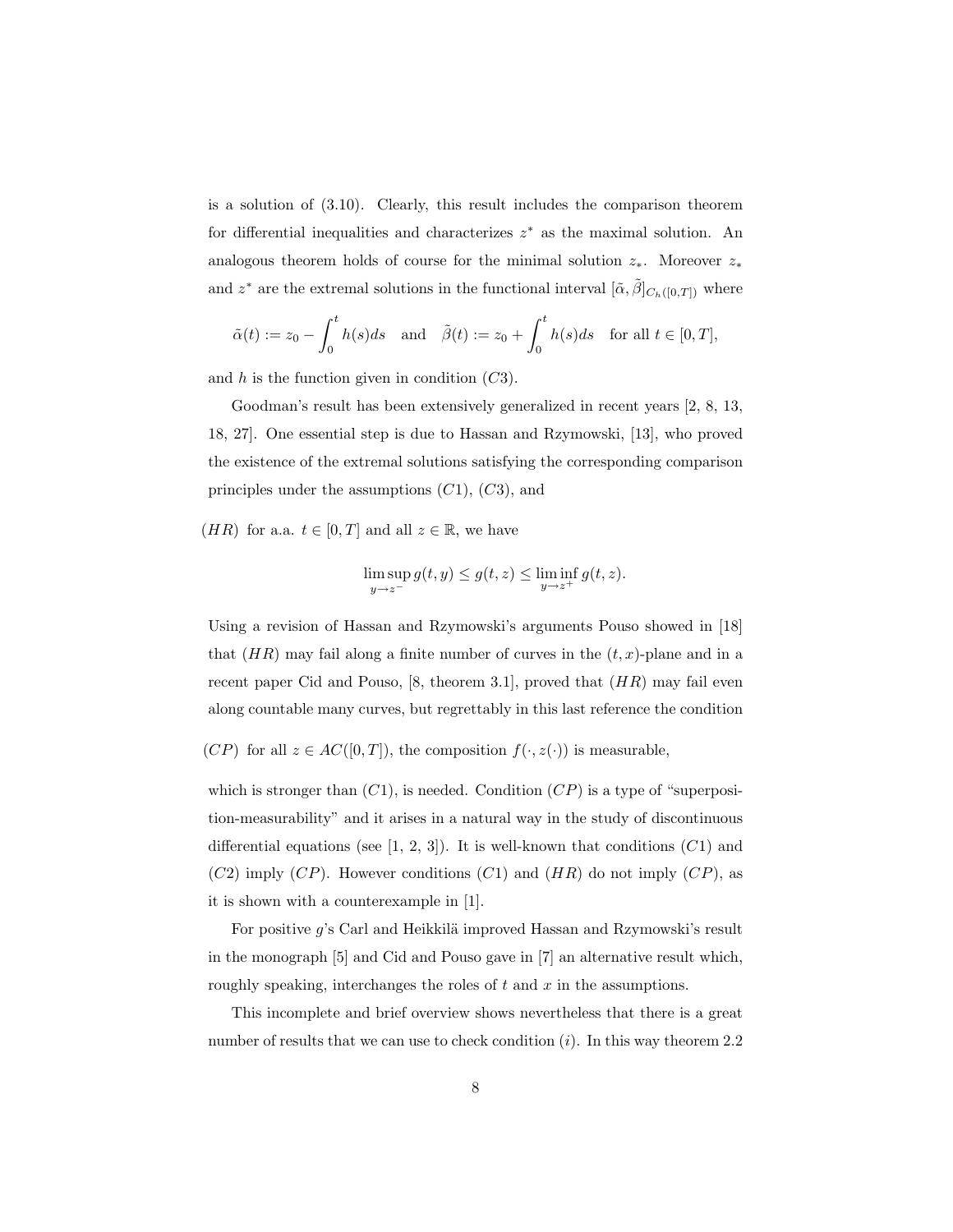immediately extends to functional infinite systems any existence and comparison result for scalar initial value problems.

2. Condition (ii) in theorem 2.2 is generally known as "quasimonotonicity", name coined out by Walter, [31], but in some contexts the term cooperative also is used. The first author who used this property seems to be Müller, [22], and since then the quasimonotonicity has been the key to extend several results about differential equations and inequalities from the scalar case to higher dimensions [3, 9, 17, 21, 28, 31, 32]. Quasimonotonicity is also important for extremal fixed points of discontinuous maps [11, 16, 26, 30]. (For a recent survey on quasimonotonicity see [15]).

3. In our paper we consider a differential equation with functional dependence. This dependence includes some of the most important kinds of functional differential equations: delay differential equations and the equations with maxima (see [12]). On the other hand, the functional boundary condition considered is the same that in [20]. It includes the ordinary initial condition  $x(0) = x_0$  as well as several types of periodic conditions, which have more interest, such as the ordinary periodic condition  $x(0) = x(T)$  and the functional periodic condition  $x(\theta) = x(\theta + T)$  for all  $\theta \in [-r, 0].$ 

We can also consider for each  $\nu \in M$  the integral boundary conditions  $x_{\nu}(0) = \int_0^T x_{\nu}(s)ds$  or  $\gamma_{\nu} = \int_0^T$  $\int_0^1 x_\nu(s)ds$ , where  $\gamma_\nu$  is a real constant (this last condition was suggested in [19]).

It is remarkable that we don't need any assumption about the compactness of operator  $B$  (compare with [5, section 2.4]). Regrettably such a boundary condition as  $x_{\nu}(0) = \int_{-r}^{\frac{T}{2}} x_{\nu}(s)ds$  for each  $\nu \in M$  is not included in our theorem because the operator

$$
(B\xi)_{\nu}(\theta) := \int_{-r}^{\frac{T}{2}} \xi_{\nu}(s)ds \quad \text{for all } \theta \in [-r, 0],
$$

is not defined for all  $\xi \in \mathcal{S}$  since  $\xi_{\nu}$  needs not be Lebesgue-measurable on  $[-r, 0]$ . Obviously this operator can be defined in the smaller set  $\hat{S} = \prod_{\nu \in M} \hat{S}_{\nu} \subset S$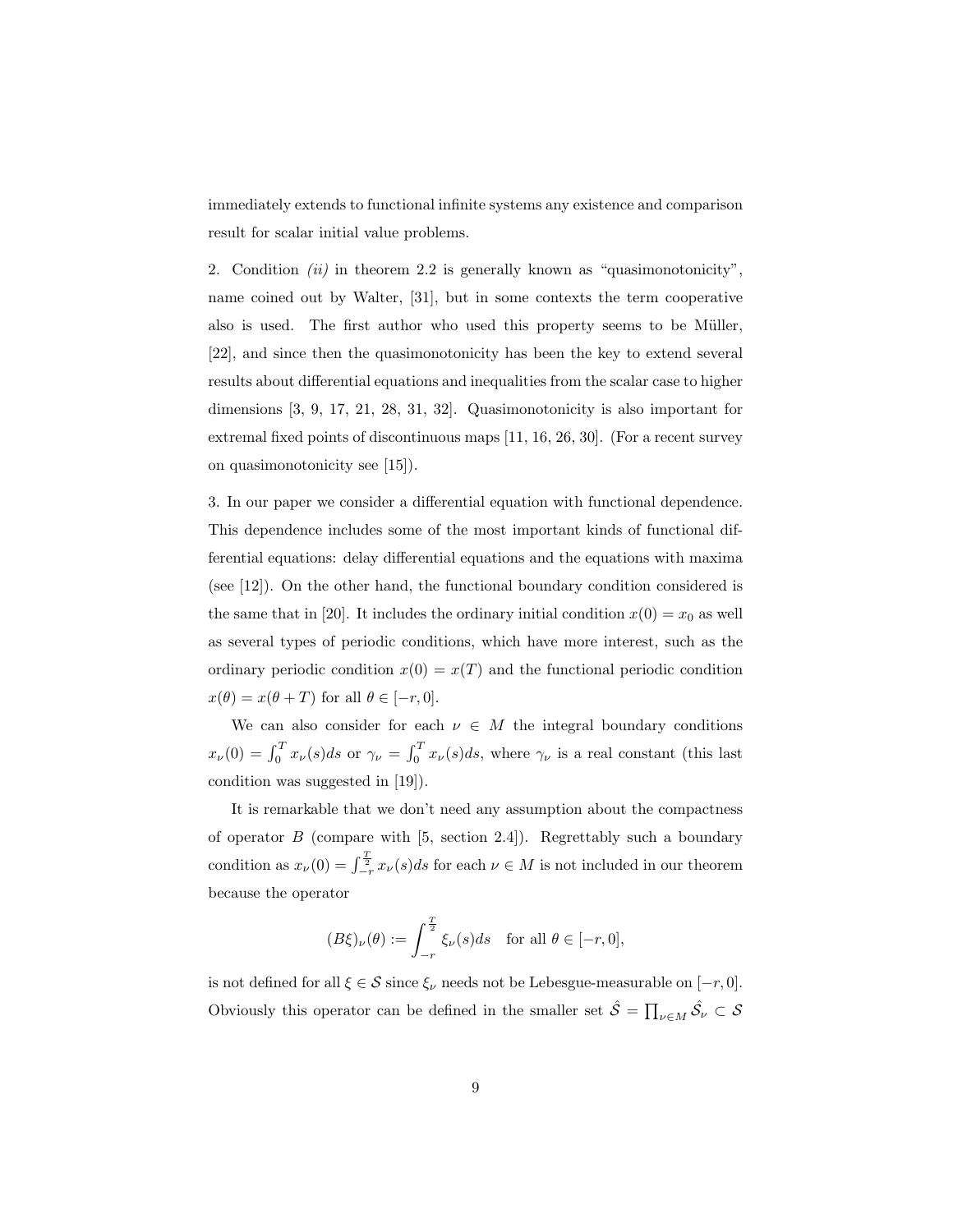where

$$
\hat{\mathcal{S}}_{\nu} = \left\{ \xi \in \mathcal{S}_{\nu} \ : \ \xi_{|_{[-r,0]}} \text{ is Lebesgue-measurable} \right\},\
$$

but theorem 2.2 is false if we simply replace S by  $\hat{\mathcal{S}}$  (a counterexample is showed in [6]).

# 4 A particular case

In this section we extend, by using theorem 2.2, the scalar existence theorem [20, theorem 2.4] to an existence result for problem (2.1) and in this way we generalize  $[3,$  theorem 1.1,  $[20,$  theorem 3.3 (see also  $[6]$ ) and  $[25,$  theorem 2]).

THEOREM 4.1 Let  $f := (f_{\nu})_{\nu \in M} : [0, T] \times \mathbb{R}^M \times S \rightarrow \mathbb{R}^M$  and  $B : S \rightarrow$  $(\mathcal{B}([-r, 0]))^M$ . Let  $\alpha := (\alpha_{\nu})_{\nu \in M}$ ,  $\beta := (\beta_{\nu})_{\nu \in M} \in \mathcal{S}$  with  $\alpha \leq \beta$  and assume hypotheses  $(ii)$ ,  $(iii)$ ,  $(iv)$  and

- (i') For each  $\nu \in M$  and each  $\xi := (\xi_{\mu})_{\mu \in M} \in [\alpha, \beta]_{S}$  we have:
	- (a) For all  $z \in \mathbb{R}$  the function  $t \to f_{\nu}(t,\xi(t)) + (z \xi_{\nu}(t))e^{\nu}, \xi$  is measurable on  $[0, T]$ .
	- (b) For a.a.  $t \in [0, T]$  and all  $x := (x_{\mu})_{\mu \in M} \in \mathbb{R}^{M}$  we have

 $\limsup_{y \to x_0^{-}} f_{\nu}(t, x + (y - x_{\nu})e^{\nu}, \xi) \leq f_{\nu}(t, x, \xi) \leq \liminf_{y \to x_{\nu}^{+}} f_{\nu}(t, x + (y - x_{\nu})e^{\nu}, \xi).$  $y \rightarrow x_{\nu}^-$ 

(c) For a.a.  $t \in [0, T]$  we have

$$
|f_{\nu}(t, x, \xi)| \le h_{\nu}(t) \quad \text{for all } \alpha(t) \le x \le \beta(t).
$$

(d) For a.a.  $t \in [0, T]$  we have

$$
\alpha'_{\nu}(t) \le f_{\nu}(t,\alpha(t),\alpha)
$$
 and  $\beta'_{\nu}(t) \ge f_{\nu}(t,\beta(t),\beta).$ 

Then problem (2.1) has a maximal solution,  $x^*$ , and the minimal one,  $x_*$ , in  $[\alpha, \beta]_{\mathcal{S}}$ . Moreover, we have

$$
x^* = \max\{x \in [\alpha, \beta]_{\mathcal{S}} : x \text{ is a lower solution of (2.1)}\},
$$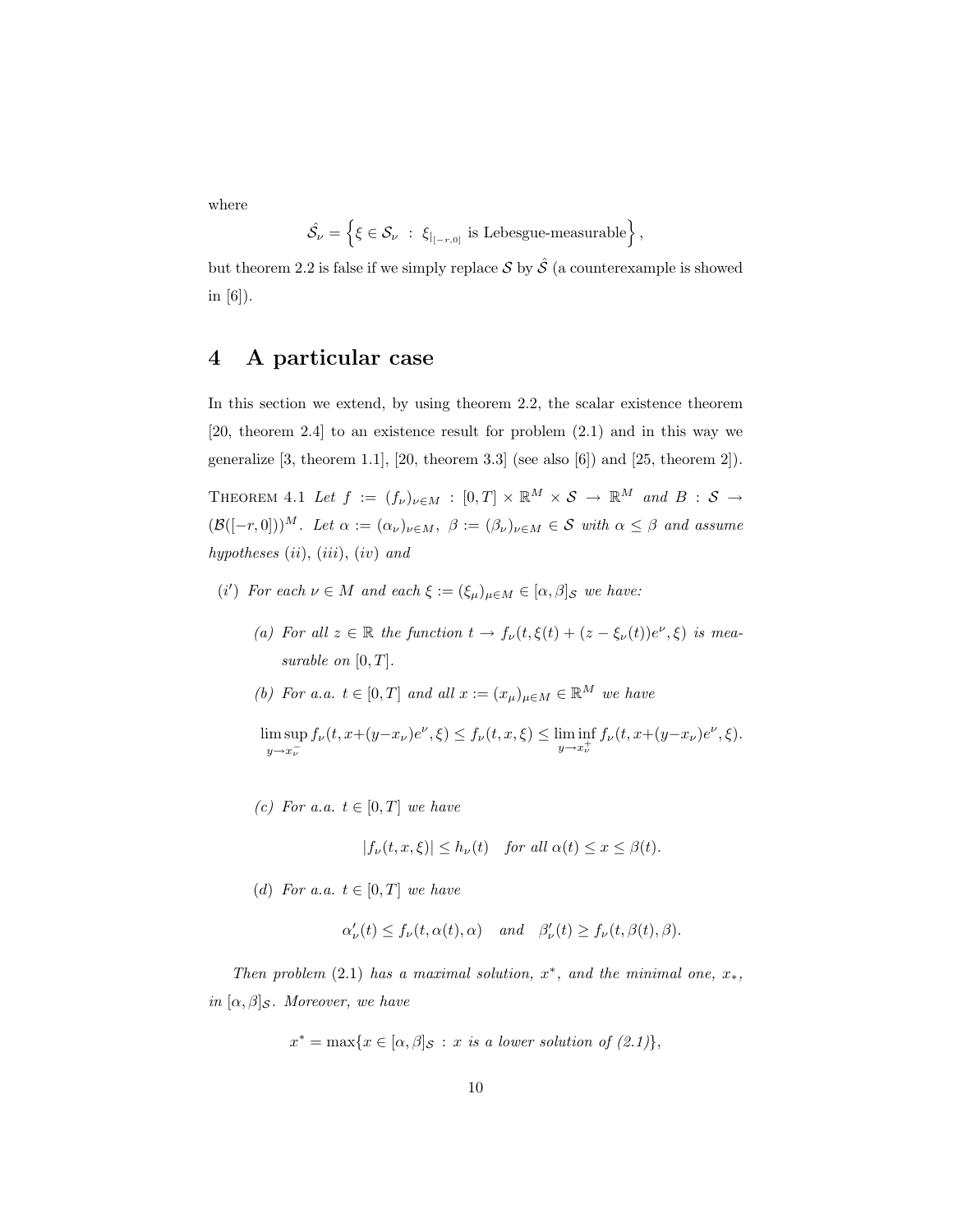$x_* = \min\{x \in [\alpha, \beta]_{\mathcal{S}} : x \text{ is an upper solution of } (2.1)\}.$ 

**Proof.** We only have to prove that condition  $(i)$  of theorem 2.2 follows from our assumptions. Fix  $\nu \in M$  and  $\xi \in [\alpha, \beta]_{\mathcal{S}}$ .

By conditions  $(i') - (d)$ ,  $(ii)$ ,  $(iii)$  and  $(iv)$ , we obtain

$$
\alpha'_{\nu}(t) \le f_{\nu}(t,\alpha(t),\xi) \le f_{\nu}(t,\xi(t)+(\alpha_{\nu}(t)-\xi_{\nu}(t))e^{\nu},\xi) = g_{\nu}^{\xi}(t,\alpha_{\nu}(t)) \text{ a.e. on } [0,T],
$$
  

$$
\alpha_{\nu}(0) \le (B\alpha)_{\nu}(0) \le (B\xi)_{\nu}(0),
$$

and the reversing inequalities are deduced for  $\beta_{\nu}$ . Then  $\tilde{\alpha_{\nu}} := \alpha_{\nu}|_{[0,T]}$  and  $\tilde{\beta}_{\nu} := \beta_{\nu|_{[0,T]}}$  are lower and upper solutions, respectively, for the initial value problem (2.2) (see [20, definition 2.3] where the concept of lower and upper solutions for problem  $(2.2)$  is defined). Moreover condition  $(i')$  implies

- 1. For all  $z \in \mathbb{R}$  the function  $g_{\nu}^{\xi}(\cdot, z)$  is measurable on  $[0, T]$ .
- 2. For a.a.  $t \in [0, T]$  and all  $z \in \mathbb{R}$  we have

$$
\limsup_{y \to z^{-}} g_{\nu}^{\xi}(t, y) = \limsup_{y \to z^{-}} f_{\nu}(t, \xi(t) + (y - \xi_{\nu}(t))e^{\nu}, \xi)
$$
\n
$$
\leq f_{\nu}(t, \xi(t) + (z - \xi_{\nu}(t))e^{\nu}, \xi) = g_{\nu}^{\xi}(t, z)
$$
\n
$$
\leq \liminf_{y \to z^{+}} f_{\nu}(t, \xi(t) + (y - \xi_{\nu}(t))e^{\nu}, \xi) = \liminf_{y \to z^{+}} g_{\nu}^{\xi}(t, y).
$$

3. For a.a.  $t \in [0, T]$  we have

$$
|g_{\nu}^{\xi}(t,z)| \le h_{\nu}(t) \quad \text{for all } \tilde{\alpha}(t) \le z \le \tilde{\beta}(t).
$$

Then adapting [13, theorem 3.1] to the case of lower and upper solutions in the same way that in [20, theorem 2.4], we obtain the existence of the extremal solutions for the initial value problem  $(2.2)$  satisfying  $(2.4)$  and  $(2.5)$ .

Remarks. 1. Biles and Schechter studied in [3, theorem 1.1] the quasimonotone infinite system (2.1) without functional dependence and considering only the initial condition  $x(0) = 0$ . Their method for proving the existence of solutions consists in taking the supremum of subsolutions and showing that this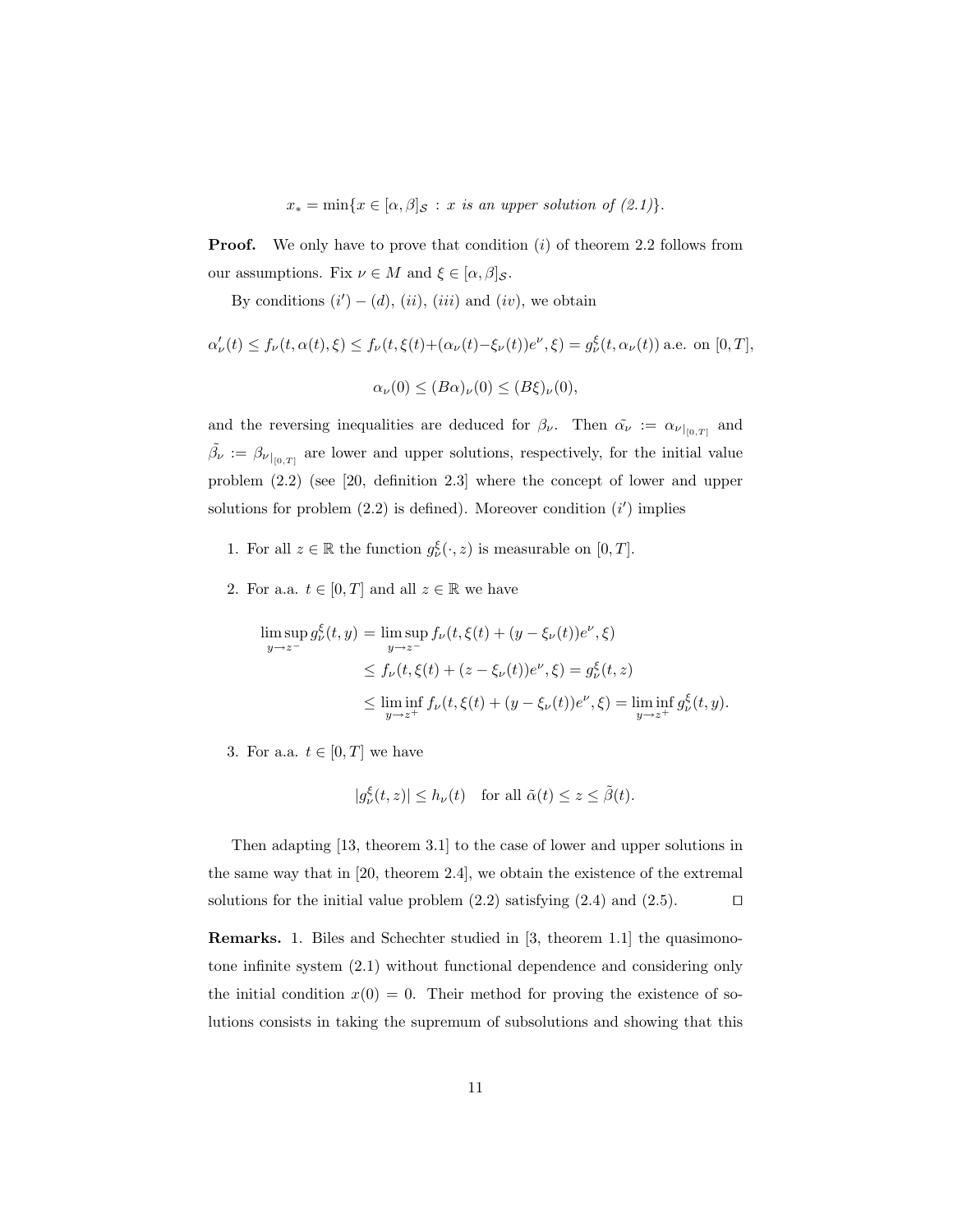supremum is a solution. To accomplish this they use measure-theoretic techniques used for the one dimensional case in [27].

In [25, theorem 2] Pikuta and Rzymowski extended to functional differential equations the result of Biles and Schechter (only for the finite dimensional case). Their proof relies directly on Hassan and Rzymowski's result [13, theorem 3.1] for scalar initial value problems.

Liz and Pouso considered in [20, theorem 3.3] (see also [6]) the problem (2.1) (only for the scalar case  $M=1$ ) introducing the general boundary functional condition  $\xi(\theta) = B\xi(\theta)$  for all  $\theta \in [-r, 0]$  and considering lower and upper solutions. Their proof is based on a fixed point theorem which is given in [14].

We point out that although these three results were proved by different methods and in different contexts, our theorem 4.1 improves all them at one stroke with an unified technique.

- 2. For the scalar case  $(M=1)$  condition  $(i)' (a)$  is simply
	- (I) For all  $z \in \mathbb{R}$  the function  $f(\cdot, z, \xi)$  is measurable on  $[0, T]$ .

We can wonder whether theorem 4.1 is still true when weakening condition  $(i)' - (a)$  to the multidimensional analogue of  $(I)$ , that is,

(II) For all  $z \in \mathbb{R}^M$  the function  $f_{\nu}(\cdot, z, \xi)$  is measurable on  $[0, T]$ .

The answer in general is negative, even for  $M = 2$ , as we show in the following counterexample.

COUNTEREXAMPLE: Let S any non measurable set such that  $S \subset [0,1]$  and define  $g : [0,1] \times \mathbb{R} \to \mathbb{R}$ 

$$
g(t, z) = \begin{cases} 1, & t \in [0, 1], z > t, \\ 1, & t \in S, z = t, \\ 0, & \text{otherwise.} \end{cases}
$$

(This function was used by Biles in [1]). Consider now the system

$$
\begin{cases}\nx'(t) = g(t, y) & \text{a.e. in } [0, 1], & x(0) = 0, \\
y'(t) = 1 & \text{a.e. in } [0, 1], & y(0) = 0.\n\end{cases}
$$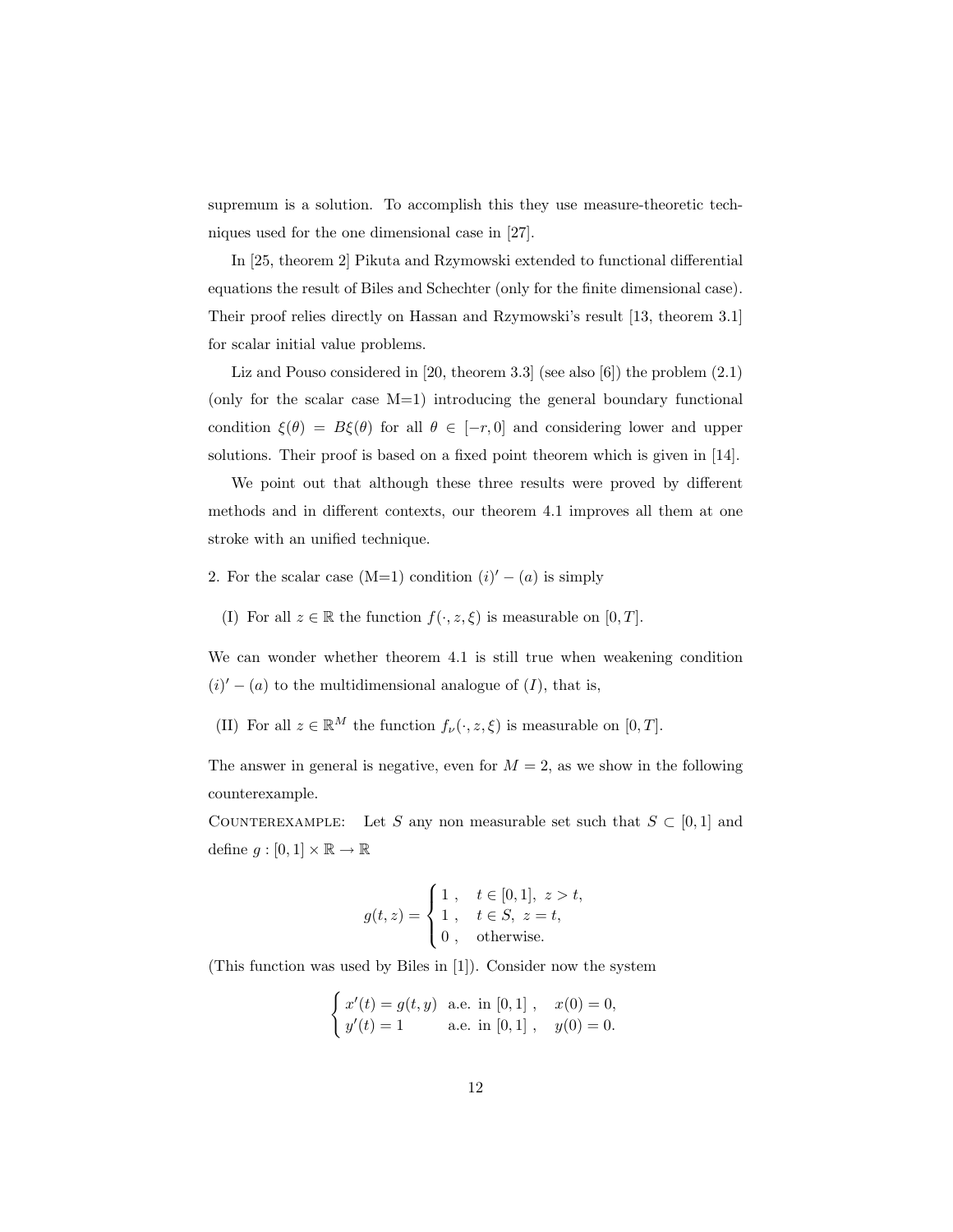This system satisfies the assumptions of theorem 4.1 replacing condition  $(i') - (a)$ by  $(II)$ . Nevertheless it is easy to see that it has no solution.

#### Acknowledgement

The author wants to thank Prof. Rodrigo L. Pouso for his valuable comments and fruitful discussions about this paper.

## References

- [1] D.C. Biles, Existence of solutions for discontinuous differential equations, Differential Integral Equations 8 (1995), 1525-1532.
- [2] D.C. Biles & P.A. Binding, On Carathéodory's conditions for the initial value problem, Proc. Amer. Math. Soc. 125, 5 (1997), 1371-1376.
- [3] D.C. Biles & E. Schechter, Solvability of a finite or infinite system of discontinuous quasimonotone differential equations, Proc. Amer. Math. Soc. 128, 5 (2000), 3349-3360.
- [4] C. Carathéodory, *Vorlesungen über reelle funktionen*, Chelsea Publishing Company, New York (1968), Third Edition. Original edition: Leipzig (1918).
- [5] S. Carl & S. Heikkilä, "Nonlinear Differential Equations in Ordered Spaces", Chapman & Hall/CRC, 2000.
- [6] J.A. Cid, E. Liz & R. L. Pouso, Corrigendum to "Existence theory for first order discontinuous functional differential equations", by E. Liz and R. L. Pouso, to appear in Proc. Amer. Math. Soc.
- [7] J.A. Cid & R.L. Pouso, On first order ordinary differential equations with non-negative right-hand sides, Nonlinear Anal., 52 (2003), 1961-1977.
- [8] J.A. Cid & R.L. Pouso, Ordinary differential equations and systems with time-dependent discontinuity sets, to appear in Proc. Roy. Soc. Edinburgh Sect. A.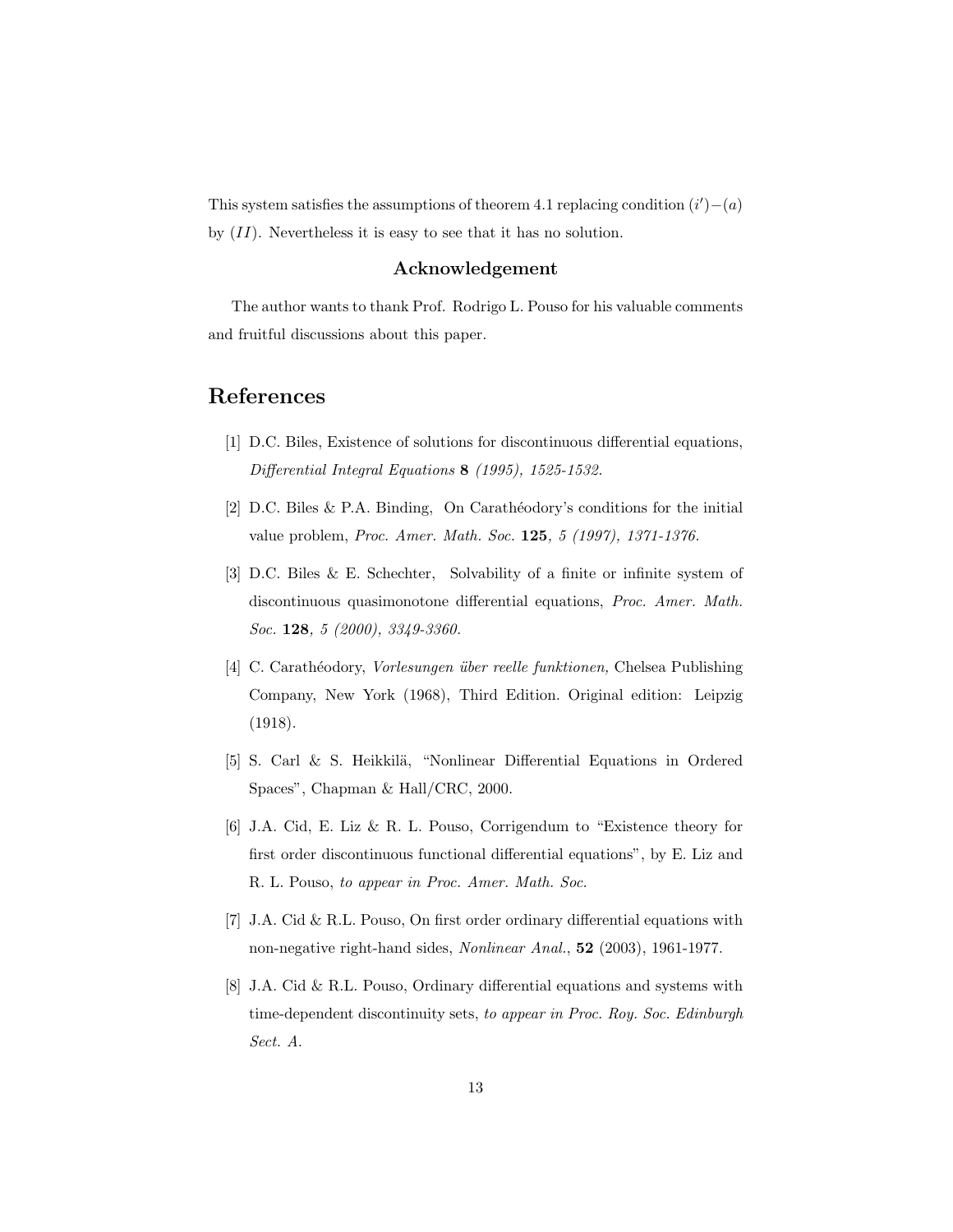- [9] A. Chaljub-Simon & P. Volkmann, Un théorème d'existence et de comparaison pour des équations différentielles dans les espaces de fonctions bornées, C. R. Acad. Sci. Paris Sér. I Math., 311 (1990), no. 9, 515-517.
- [10] G.S. Goodman, Subfunctions and the initial-value problem for differential equations satisfying Carathéodory's hypotheses, J. Differential Equations 7 (1970), 232-242.
- [11] J. Guillerme, Intermediate value theorems and fixed point theorems for semi-continuous functions in product spaces, Proc. Amer. Math. Soc. 123, (1995), 2119-2122.
- [12] J. K. Hale & S. M. Verduyn Lunel, Introduction to functional differential equations, Springer-Verlag, New York, (1993).
- [13] E.R. Hassan & W. Rzymowski, Extremal solutions of a discontinuous differential equation, Nonlinear Anal. 37 (1999), 997-1017.
- [14] S. Heikkilä  $&\nabla$ . Lakshmikantham, Monotone iterative techniques for discontinuous nonlinear differential equations, Marcel Dekker, New York, 1994.
- [15] G. Herzog, Quasimonotonicity, Nonlinear Anal. **47**, (2001), 2213-2224. Proceedings of the Third World Congress of Nonlinear Analysts, Part 4 (Catania, 2000).
- [16] S. Hu, Fixed points for discontinuous quasi-monotone maps in  $\mathbb{R}^n$ , *Proc.* Amer. Math. Soc. 104, (1988), 1111-1114.
- [17] E. Kamke, Zur theorie der systeme gewöhnlicher differentialgleichungen II, Acta Math., 58 (1932), 57-85.
- [18] R. López Pouso, On the Cauchy problem for first order discontinuous ordinary differential equations, J. Math. Anal. Appl. 264, 1 (2001), 230- 252.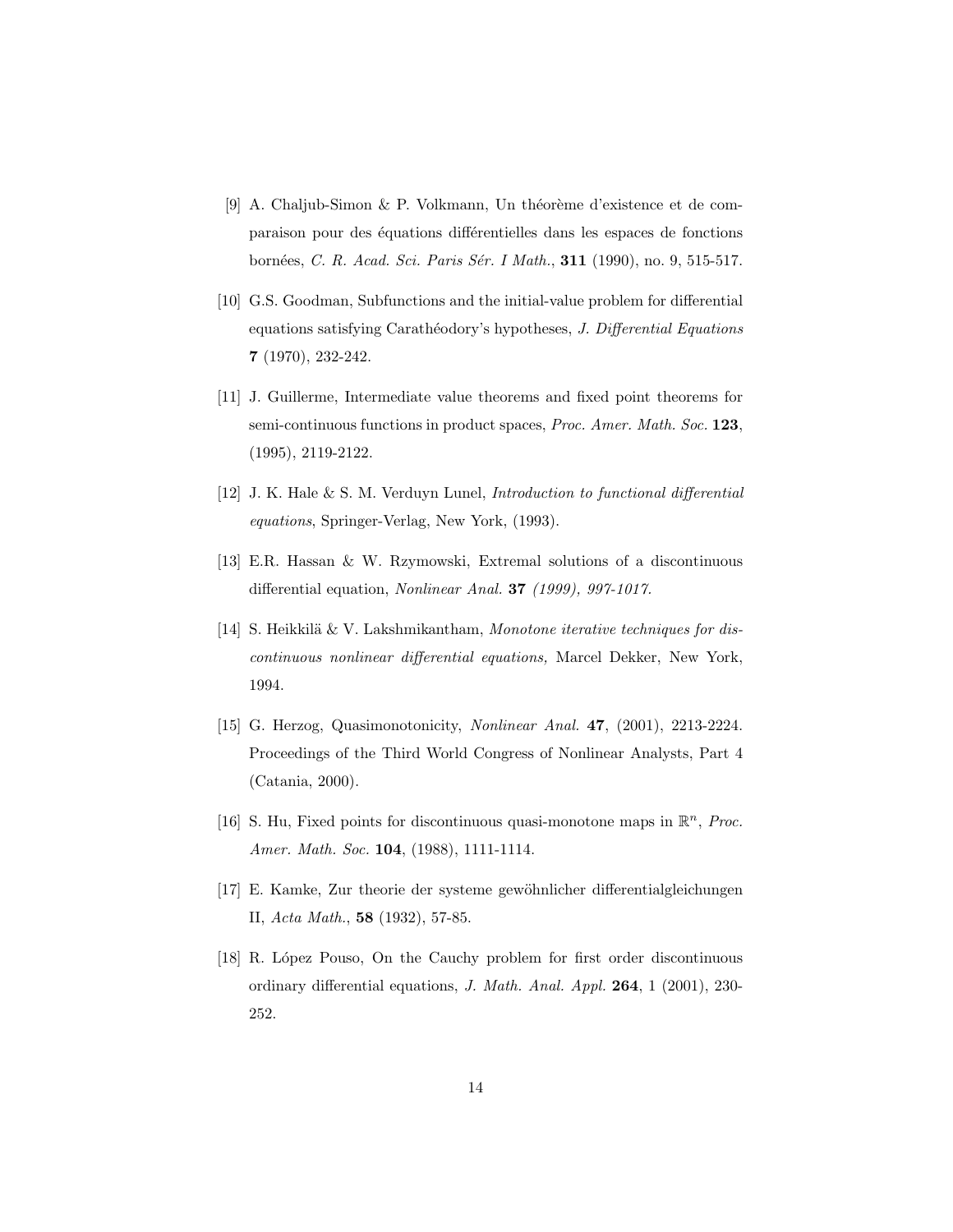- [19] J. E. Lee & D. O'Regan, Existence results for differential delay equations, I, J. Differential Equations 102 (1993), 342-359.
- [20] E. Liz & R. L. Pouso, Existence theory for first order discontinuous functional differential equations, Proc. Amer. Math. Soc. 130, 11 (2002), 3301-3311.
- [21] W. Mlak & C. Olech, Integration of infinite systems of differential inequalities, Ann. Polon. Math, 13 (1963), 105-112.
- [22] M. Müller, Uber das fundamentaltheorem in der theorie der gewöhnlichen differentialgleichungen, Math. Z., 26 (1926), 619-645.
- [23] G. Peano, Sull'integrabilità delle equazione differenziali di primo ordine, Atti. Acad. Torino 21 (1885/6), 667-685.
- [24] O. Perron, Ein neuer existzbeweis für die integrale der differentialgleichung  $y' = f(x, y)$ , *Math. Ann.* **76** (1914/5), 471-484.
- [25] P. Pikuta & W. Rzymowski, A discontinuous functional differential equation, J. Math. Anal. Appl. 277 (2003), 122-129
- [26] S. Schmidt, Fixed points for discontinuous quasi-monotone maps in sequence spaces, Proc. Amer. Math. Soc. 115 (1992), no. 2, 361-363.
- [27] W. Rzymowski  $&$  D. Walachowski, One-dimensional differential equations under weak assumptions, J. Math. Anal. Appl., 198, (1996), 657-670.
- [28] J. Szarski, Sur les systèmes majorants d'équations différentielles ordinaires, Ann. Soc. Polon. Math. 23 (1950), 206-223. MR 12:705b
- [29] A. Tarski, A lattice-theoretical fixed point theorem and its applications, Pacific J. Math. 5, (1955), 285-309.
- [30] R. Uhl, Smallest and greatest fixed points of quasimonotone increasing mappings, Math. Nachr., 248-249 (2003), 204-210.